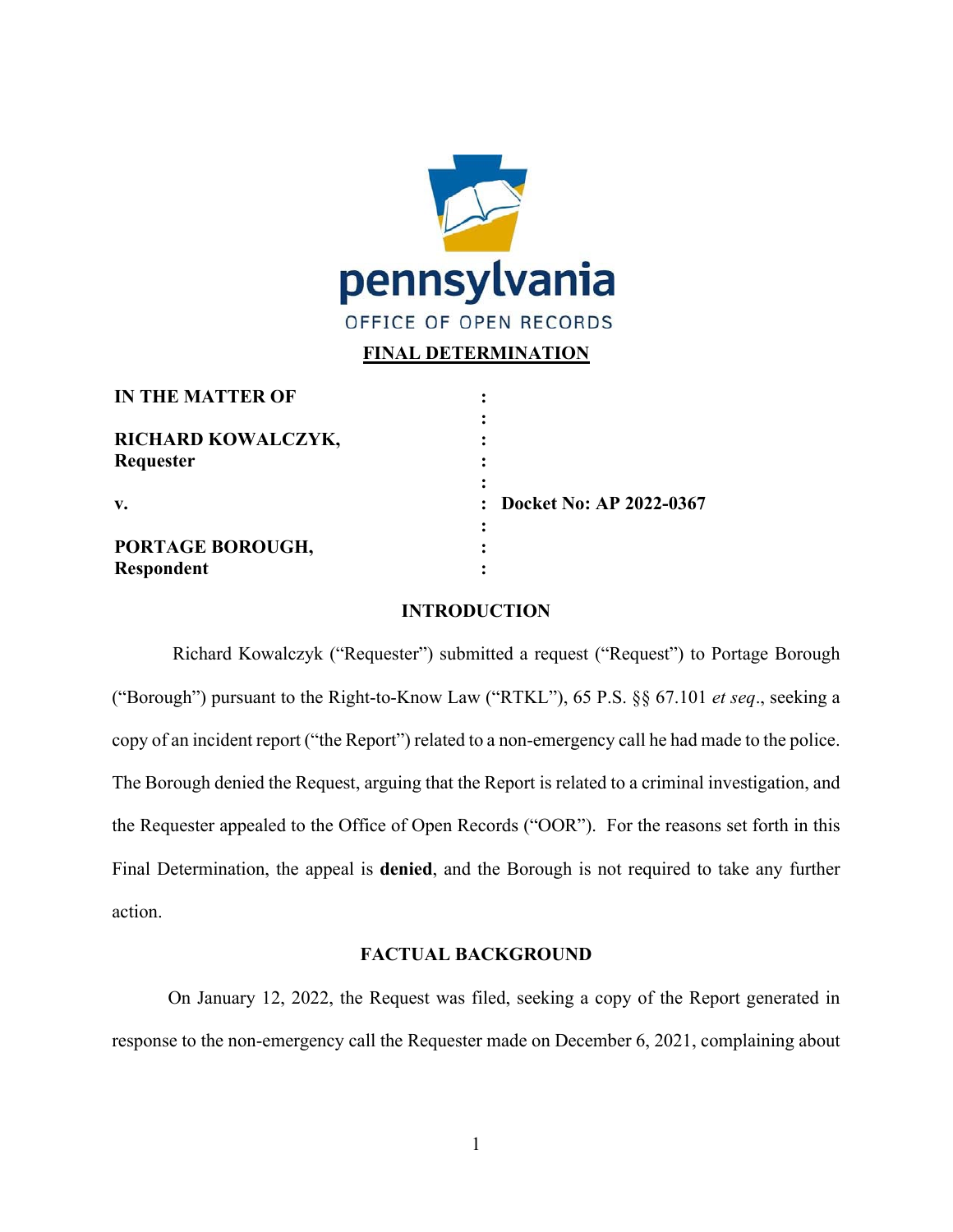his neighbor's wind chimes. The next day, the Borough denied the Request, arguing that the Report is related to a criminal investigation, *see* 65 P.S. § 67.708(b)(16).

On February 4, 2022, the Requester appealed to the OOR, challenging the denial and stating grounds for disclosure. The Requester argues that the Report is unlikely to be related to a criminal investigation, as it was merely a noise complaint. The OOR invited both parties to supplement the record and directed the Borough to notify any third parties of their ability to participate in the appeal. *See* 65 P.S. § 67.1101(c).

On February 7, 2022, the Requester reiterated his position that the Report was not related to a criminal matter. On February 24, 2022, the Borough submitted a position statement, arguing that, if the Report were deemed noncriminal, it would be exempt as a record related to a noncriminal investigation, *see* 65 P.S. § 67.708(b)(17). In support of its position, the Borough submitted the statement, made under the penalty of perjury, of Robert Koban, the Borough's Open Records Officer. The next day, the Requester argued that he was seeking information that would not necessarily be contained in the Report. On March 2, 2022, the Borough submitted the supplemental attestation of Mr. Koban.

#### **LEGAL ANALYSIS**

"The objective of the Right to Know Law ... is to empower citizens by affording them access to information concerning the activities of their government." *SWB Yankees LLC v. Wintermantel*, 45 A.3d 1029, 1041 (Pa. 2012). Further, this important open-government law is "designed to promote access to official government information in order to prohibit secrets, scrutinize the actions of public officials and make public officials accountable for their actions." *Bowling v. Office of Open Records*, 990 A.2d 813, 824 (Pa. Commw. Ct. 2010), *aff'd* 75 A.3d 453 (Pa. 2013).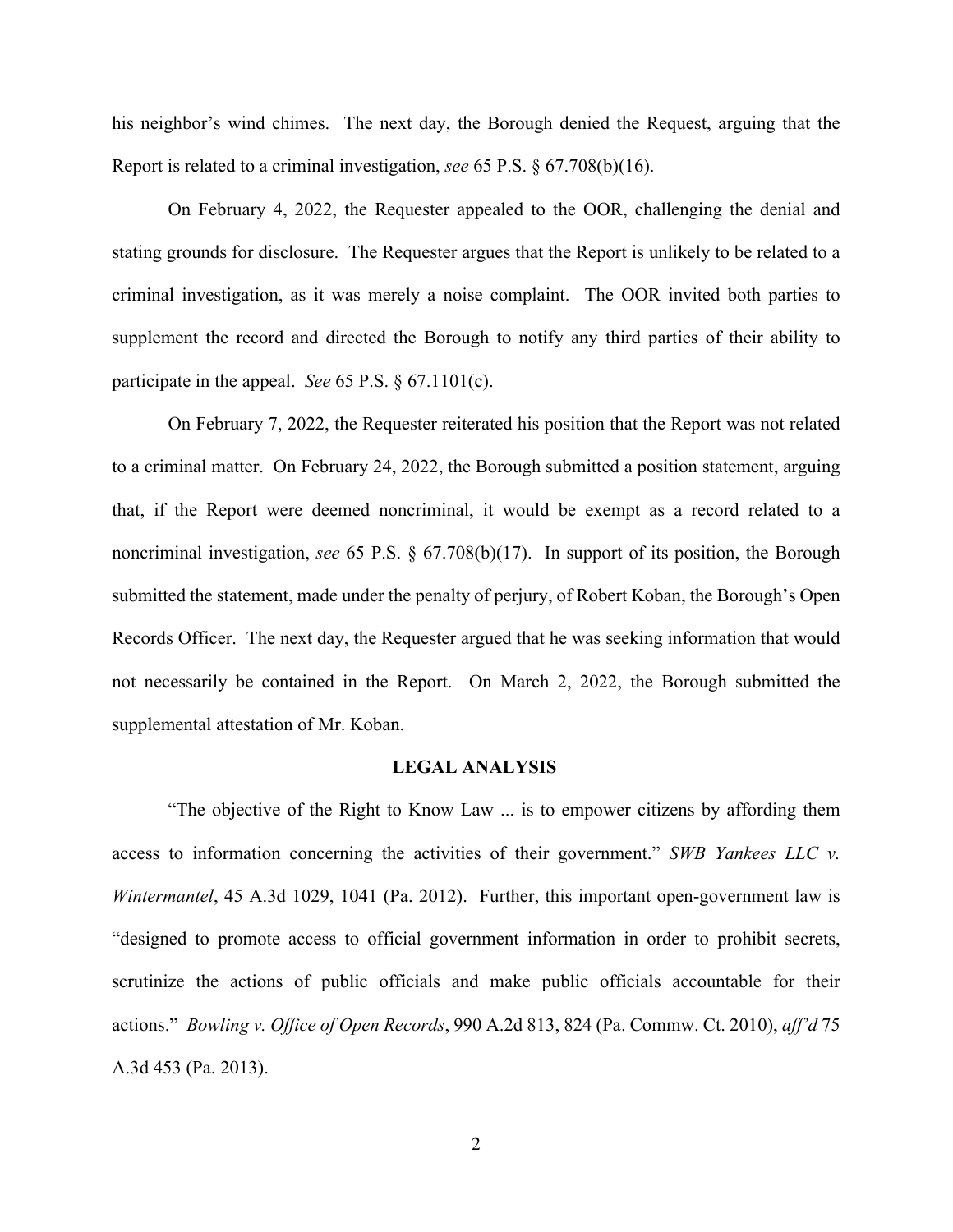The OOR is authorized to hear appeals for all Commonwealth and local agencies. 65 P.S. § 67.503(a). An appeals officer is required "to review all information filed relating to the request." 65 P.S. § 67.1102(a)(2). An appeals officer may conduct a hearing to resolve an appeal. The decision to hold a hearing is discretionary and non-appealable. *Id*. Here, neither party requested a hearing.

The Borough is a local agency subject to the RTKL that is required to disclose public records. 65 P.S. § 67.302. Records in the possession of a local agency are presumed public unless exempt under the RTKL or other law or protected by a privilege, judicial order or decree. 65 P.S. § 67.305. Upon receipt of a request, an agency is required to assess whether a record requested is within its possession, custody or control and respond within five business days. 65 P.S. § 67.901. An agency bears the burden of proving the applicability of any cited exemptions. 65 P.S. § 67.708(b).

Section 708 of the RTKL places the burden of proof on the public body to demonstrate that a record is exempt. In pertinent part, Section 708(a) states: "(1) The burden of proving that a record of a Commonwealth agency or local agency is exempt from public access shall be on the Commonwealth agency or local agency receiving a request by a preponderance of the evidence." 65 P.S. § 67.708(a). Preponderance of the evidence has been defined as "such proof as leads the fact-finder … to find that the existence of a contested fact is more probable than its nonexistence." *Pa. State Troopers Ass'n v. Scolforo*, 18 A.3d 435, 439 (Pa. Commw. Ct. 2011) (quoting *Pa. Dep't of Transp. v. Agric. Lands Condemnation Approval Bd.*, 5 A.3d 821, 827 (Pa. Commw. Ct. 2010)).

As a threshold matter, the OOR has no jurisdiction over appeals related to criminal investigative records held by local agencies. *See* 65 P.S. § 503(d); *Phila. Dist. Attorney's Office*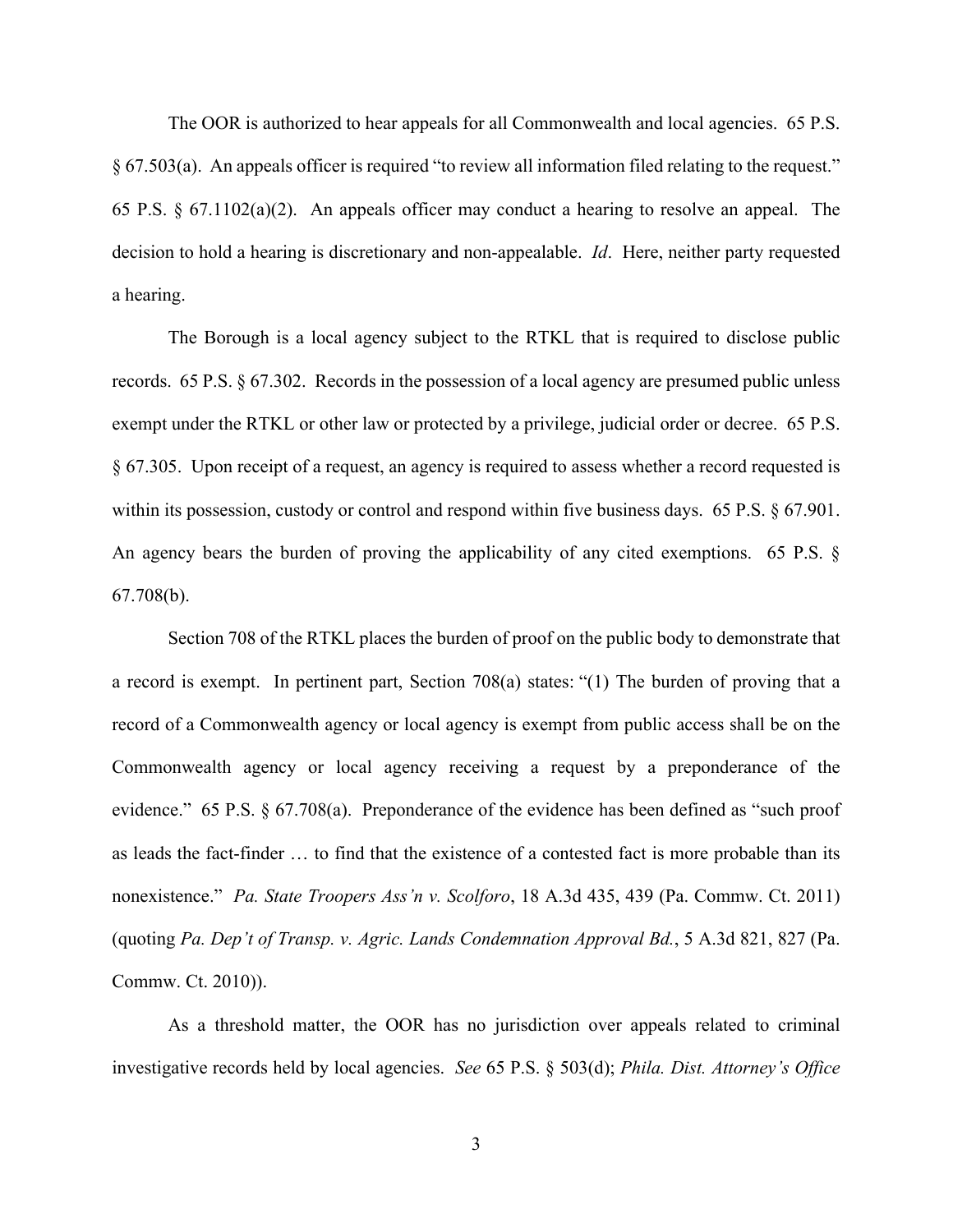*v. Stover*, 176 A.3d 1024 (Pa. Commw. Ct. 2017) (holding that the OOR has jurisdiction to determine whether it actually has jurisdiction over the matter) (citation omitted). Instead, the OOR will transfer appeals where the request facially seeks records related to a criminal investigation or where there is evidence of a criminal investigation to the appeals officer designated by the local district attorney. *See id.*; *see*, *e.g.*, *Steinheiser v. Falls Twp.*, OOR Dkt. AP 2015- 0323, 2015 PA O.O.R.D. LEXIS 378 (holding that where the plain language of a request sought a police report and there was evidence of a criminal investigation, the criminal investigative exemption applied).

This, however, is not the case in the present matter. On a number of previous occasions, the OOR has found that a borough conducts a noncriminal investigation when its police respond to a noise complaint. *See Abramson v. Lwr. Merion Twp.*, OOR Dkt. AP 2019-1267, 2019 PA O.O.R.D. LEXIS 1483 (finding that records related to the investigation of a noise complaint were related to a noncriminal investigation); *Hill v. Pa. State Police*, OOR Dkt. AP 2015-0658, 2015 PA O.O.R.D. LEXIS 599 (finding that incident reports related to the investigation of a noise complaint were related to a noncriminal investigation); *see also Pa. Game Comm'n v. Fennell*, 149 A.3d 101 (Pa. Commw. Ct. 2016) (holding that the OOR must consider uncontradicted statements in the appeal filing when construing exemptions). Accordingly, the OOR retains jurisdiction.

The Borough argues that the Report is exempt from disclosure as a record relating to a noncriminal investigation. Section 708(b)(17) of the RTKL exempts records of an agency "relating to a noncriminal investigation," including "complaints submitted to an agency," "[i]nvestigative materials, notes, correspondence and reports" and "[a] record that, if disclosed, would ... [r]eveal the institution, progress or result of an agency investigation, except the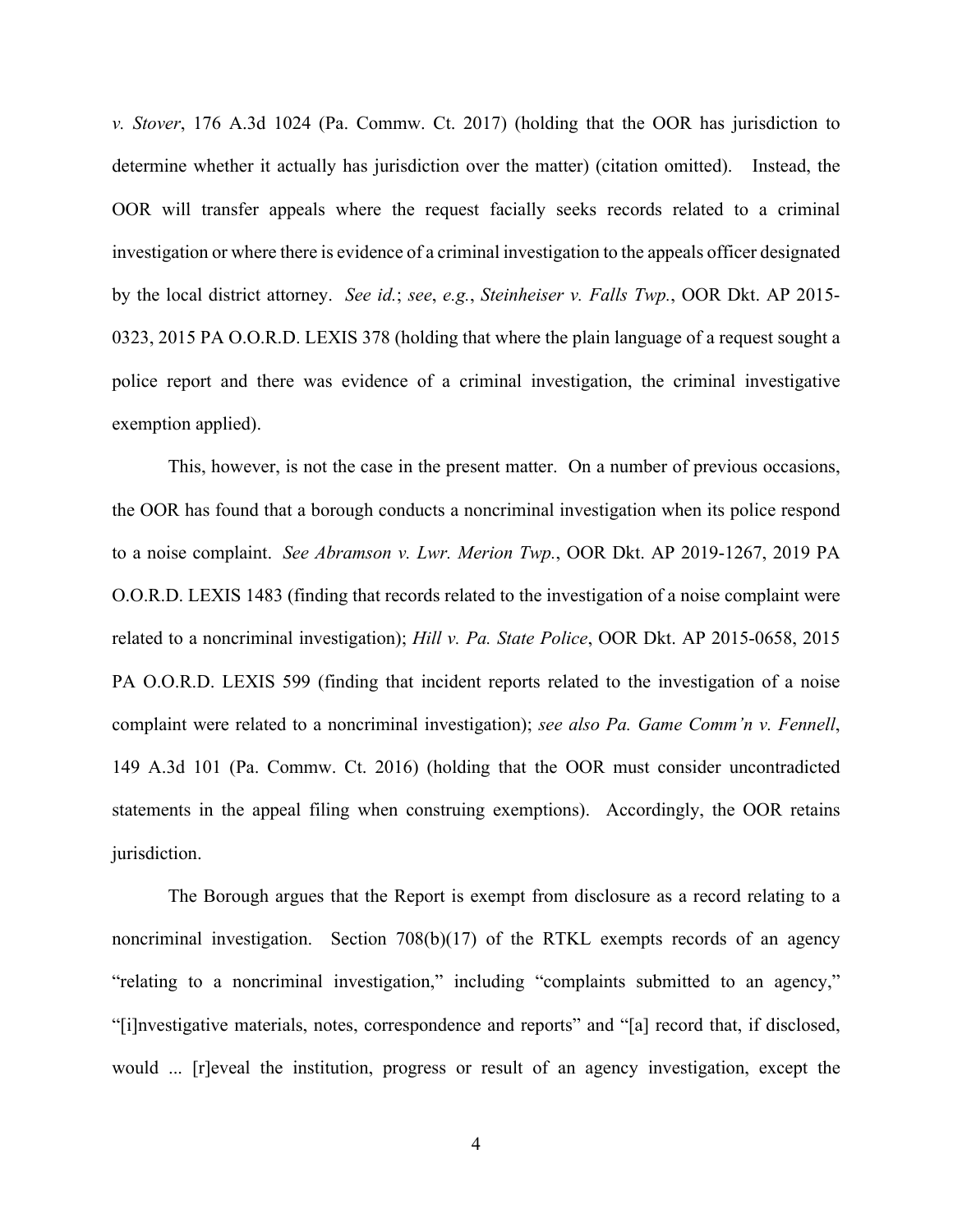imposition of a fine or civil penalty…." 65 P.S.  $\S\S 67.708(b)(17)(i)$ , (ii) & (vi)(A). In order for this exemption to apply, an agency must demonstrate that "a systematic or searching inquiry, a detailed examination, or an official probe" was conducted regarding a noncriminal matter. *See Pa. Dep't of Health v. Office of Open Records*, 4 A.3d 803, 810-11 (Pa. Commw. Ct. 2010). Further, the inquiry, examination, or probe must be "conducted as part of an agency's official duties." *Id*. at 814; *see also Johnson v. Pa. Convention Ctr. Auth.*, 49 A.3d 920 (Pa. Commw. Ct. 2012). An official probe only applies to noncriminal investigations conducted by agencies acting within their legislatively granted fact-finding and investigative powers*. Pa. Dep't of Pub. Welf. v. Chawaga*, 91 A.3d 257 (Pa. Commw. Ct. 2014). To hold otherwise would "craft a gaping exemption under which any governmental information-gathering could be shielded from disclosure." *Id*. at 259.

The Borough Code provides that borough police officers have "powers and abilities as are granted to police officers under the laws of this Commonwealth...." 8 Pa.C.S. § 1121. Similarly, Section 8952 of Title 42 grants municipal police officers the authority to enforce the laws of the Commonwealth and "preserve, protect or defend persons ... or to otherwise maintain the peace and dignity of this Commonwealth." 42 Pa.C.S. § 8952.

Here, Mr. Koban attests that, upon consultation with Police Chief Shaun Gregory, he confirmed the Borough Police Department conducted an investigation into a noise complaint in response to a call from the Requester on the date indicated, in accordance with Department protocol. Koban Aff. ¶¶ 1-4. In his supplemental attestation, Mr. Koban affirms there no fines or civil penalties were imposed as a result.

Under the RTKL, an affidavit or statement made under penalty of perjury may serve as sufficient evidentiary support. *Sherry v. Radnor Twp. Sch. Dist.*, 20 A.3d 515, 520-21 (Pa. Commw. Ct. 2011); *Moore v. Office of Open Records*, 992 A.2d 907, 909 (Pa. Commw. Ct. 2010).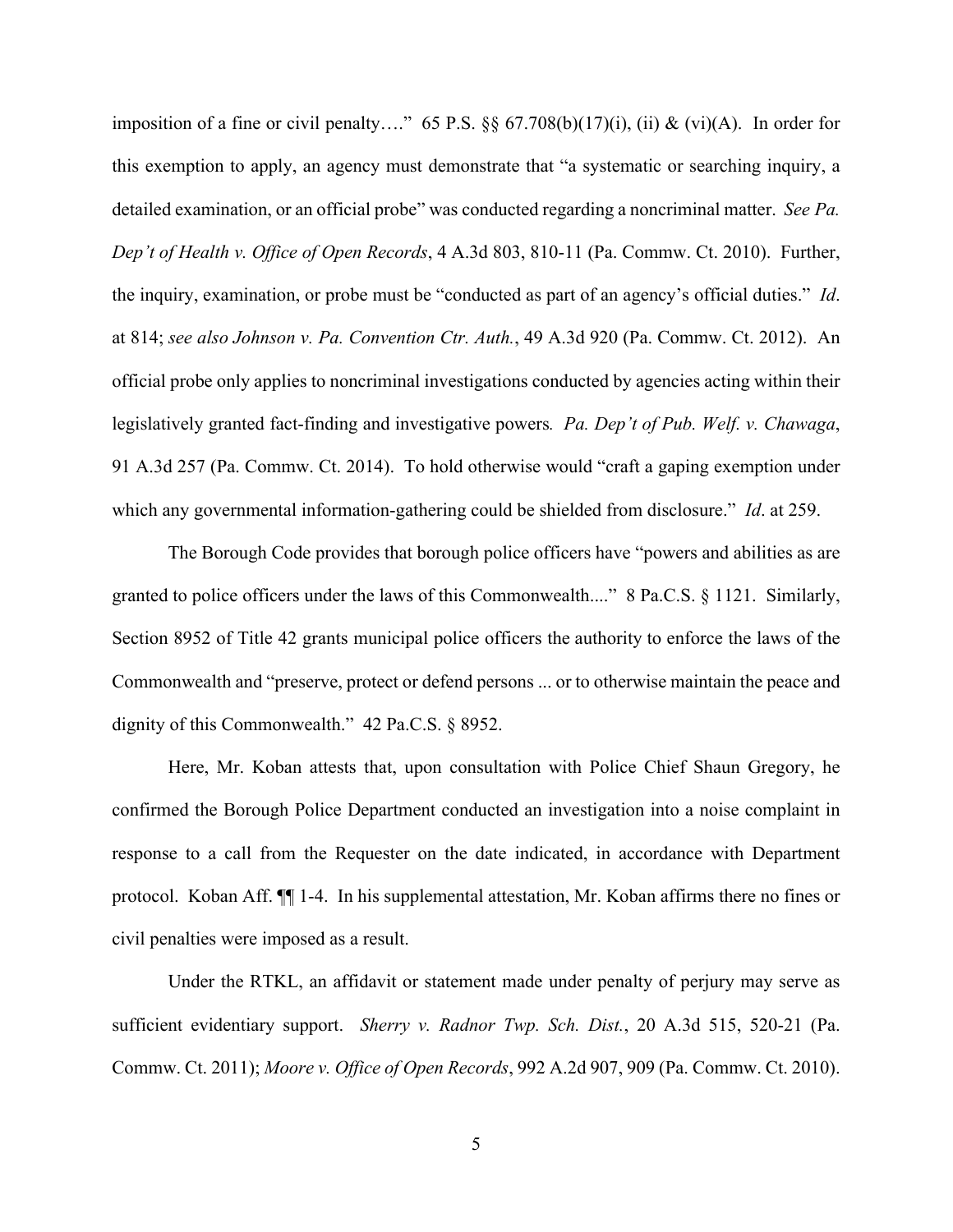In the absence of any competent evidence that the Borough acted in bad faith, "the averments in [the statement] should be accepted as true." *McGowan v. Pa. Dep't of Envtl. Prot.*, 103 A.3d 374, 382-83 (Pa. Commw. Ct. 2014) (citing *Office of the Governor v. Scolforo*, 65 A.3d 1095, 1103 (Pa. Commw. Ct. 2013)). Accordingly, the Borough has met its burden of proving that the Report is related to a noncriminal investigation and the exception to the exemption does not apply. *See*  65 P.S. § 67.708(a).

The Requester argues that he seeks information that would not necessarily be contained in the Report. However, the Request was expressly limited to the Report, and a requester may not modify or expand upon a request on appeal. *See McKelvey v. Office of the Attorney Gen.*, 172 A.2d 122, 127 (Pa. Commw. Ct. 2016); *Smith Butz, LLC v. Dep't of Envtl. Protection*, 142 A.3d 941, 945 (Pa. Commw. Ct. 2016). Therefore, the OOR's review on appeal is confined to the Request as originally written, and any modification or explanation of the Request on appeal will not be considered. However, nothing in this Final Determination prevents the Requester from filing another request with the Borough, specifying what he seeks.

### **CONCLUSION**

For the foregoing reasons, the Requester's appeal is **denied**, and the Borough is not required to take any further action. Within thirty days of the mailing date of this Final Determination, any party may appeal to the Cambria County Court of Common Pleas. 65 P.S. § 67.1302(a). All parties must be served with notice of the appeal. The OOR also shall be served notice and have an opportunity to respond according to Section 1303 of the RTKL. However, as the quasi-judicial tribunal adjudicating this matter, the OOR is not a proper party to any appeal and should